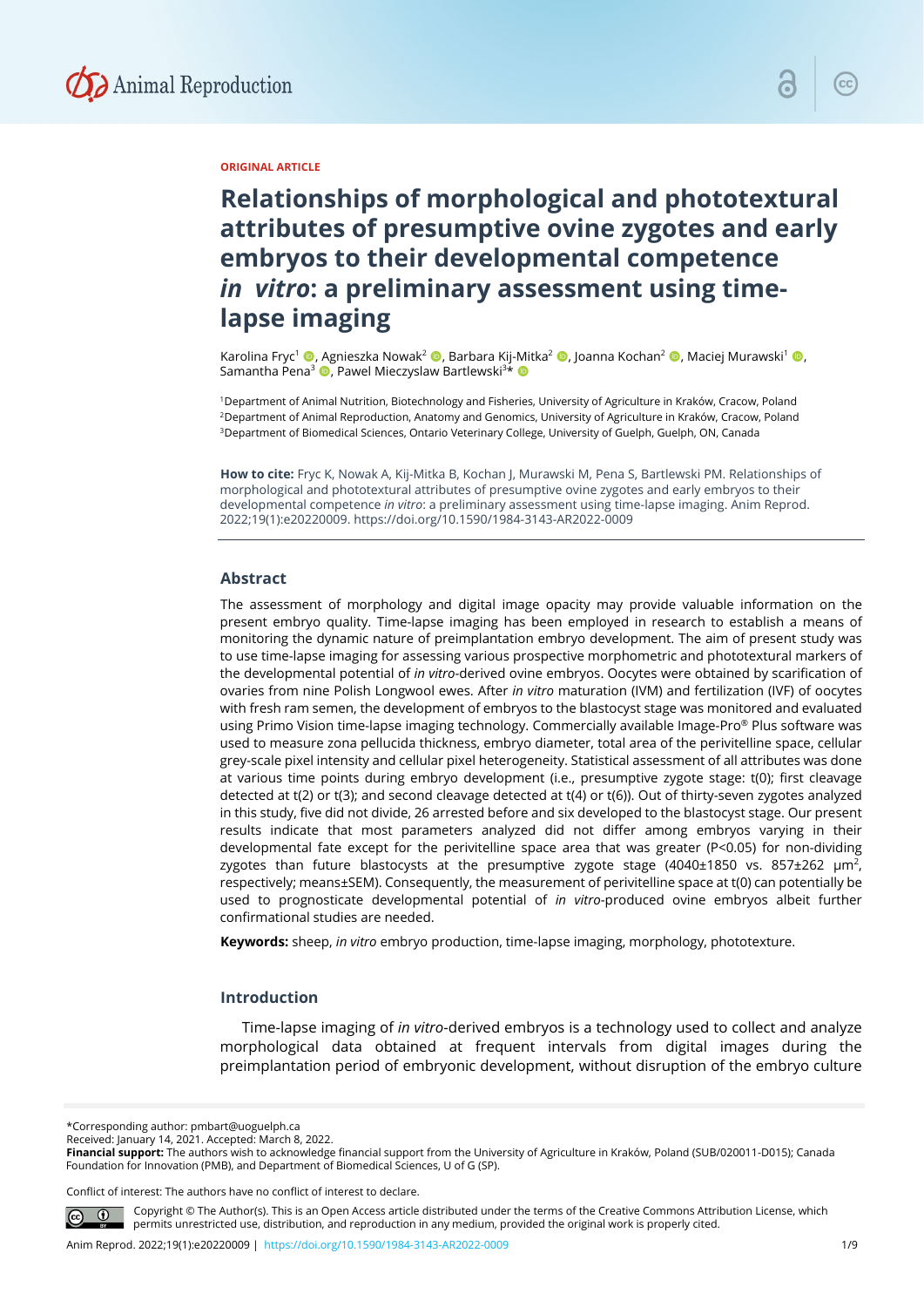environment (Mandawala et al., 2016). This method has been implemented due mainly to its ability to encompass all cleavage events and analyze the timing of successive progressions throughout early embryogenesis (Gardner and Balaban, 2016). For example, using time-lapse imaging, it was observed that sheep embryos developing to the blastocyst stage underwent cleavage divisions and attained the morula stage earlier than arresting embryos (Fryc et al., 2021). Time-lapse imaging offers a fully automated system that removes subjectivity and minimizes several adverse extrinsic factors associated with intermittent researchers' observations (Feyeux et al., 2020). Hence, time-lapse imaging is a plausible alternative to and replacement for the standard light microscopy in assessing morphological and functional markers of embryo quality.

As the embryos are frequently produced *in vitro* with the intention of ensuing pregnancy and live births, selection of the most viable embryo for transfer to surrogate mothers or synchronized recipients is of paramount importance (Nasiri and Eftekhari-Yazdi, 2015; Gardner and Balaban, 2016; Zaninovic et al., 2017). Up to date, embryo selection has relied primarily on morphological criteria evaluated with alphanumeric scoring systems, such as Gardner and Schoolcraft's grading system (Gardner and Schoolcraft, 1999). Unfortunately, this technique is associated with potential human error, and is not completely free of biases and confounding influences.

In the search for alternative, non-invasive methods of embryo assessment, our study employed the phototexture analysis of ovine embryos. The term phototexture refers to the visual quality of the surface of an object, revealed through variances in contrast and tone (Vanduzer et al., 2014). In the past, phototexture could only be examined visually, but presently pixel intensity and uniformity of digital images can be assessed using computerized image analysis. Visual assessment is prone to inconsistencies and heavily dependent on experience of the assessors, and hence may not always be adequate for diagnostic purposes, whereas computer-aided grey-scale image analysis provides a quantitative approach that reduces such inconsistencies (Singh et al., 1998; VerMilyea et al., 2020; Zaninovic and Rosenwaks, 2020). Several factors including chemical composition (e.g., lipid content) and intracellular architecture of blastomeres could influence the appearance of the mammalian embryo (Van Soom et al., 2003). Such factors can vary tremendously among individual embryos and impinge on their viability (Van Soom et al., 2003), but there has been no systematic study of embryonic cell phototexture in relation to their *in vitro* developmental potential.

The aim of this study was to assess select morphometric and phototextural parameters of presumptive zygotes and pre-morula stages to determine the ability of *in vitro-* produced ovine embryos to attain the blastocyst stage. The characteristics under investigation included zona pellucida thickness, embryo diameter, perivitelline space area, and cellular pixel intensity and heterogeneity. The use of time-lapse imaging permitted uninterrupted analysis of embryos at specific developmental stages. Based on the comparisons between *in vivo*- and *in vitro*-derived bovine embryos (Van Soom et al., 2003), we anticipated that a thinner zona pellucida, larger zygote/embryo, homogeneous blastomeres with high pixel intensity, and larger perivitelline space would be correlated with an uninterrupted development of ovine embryos to the blastocyst stage.

# **Methods**

#### *Oocyte collection and* **in vitro** *maturation*

The present experimental procedures are outlined in Figure 1. This study was performed following the international guidelines on animal care and use for research, and since it utilized the slaughterhouse material, the present project did not require ethical approval. Nine Longwool breed ewes from 1.5 to 3 years of age and in good body condition score were slaughtered during the breeding season (October-March) in a local abattoir near Cracow, Poland. Ovaries were kept in phosphate-buffered saline (PBS) buffer solution pre-warmed to 30-35°C during transportation to the laboratory, for a maximum period of 3 h prior to oocyte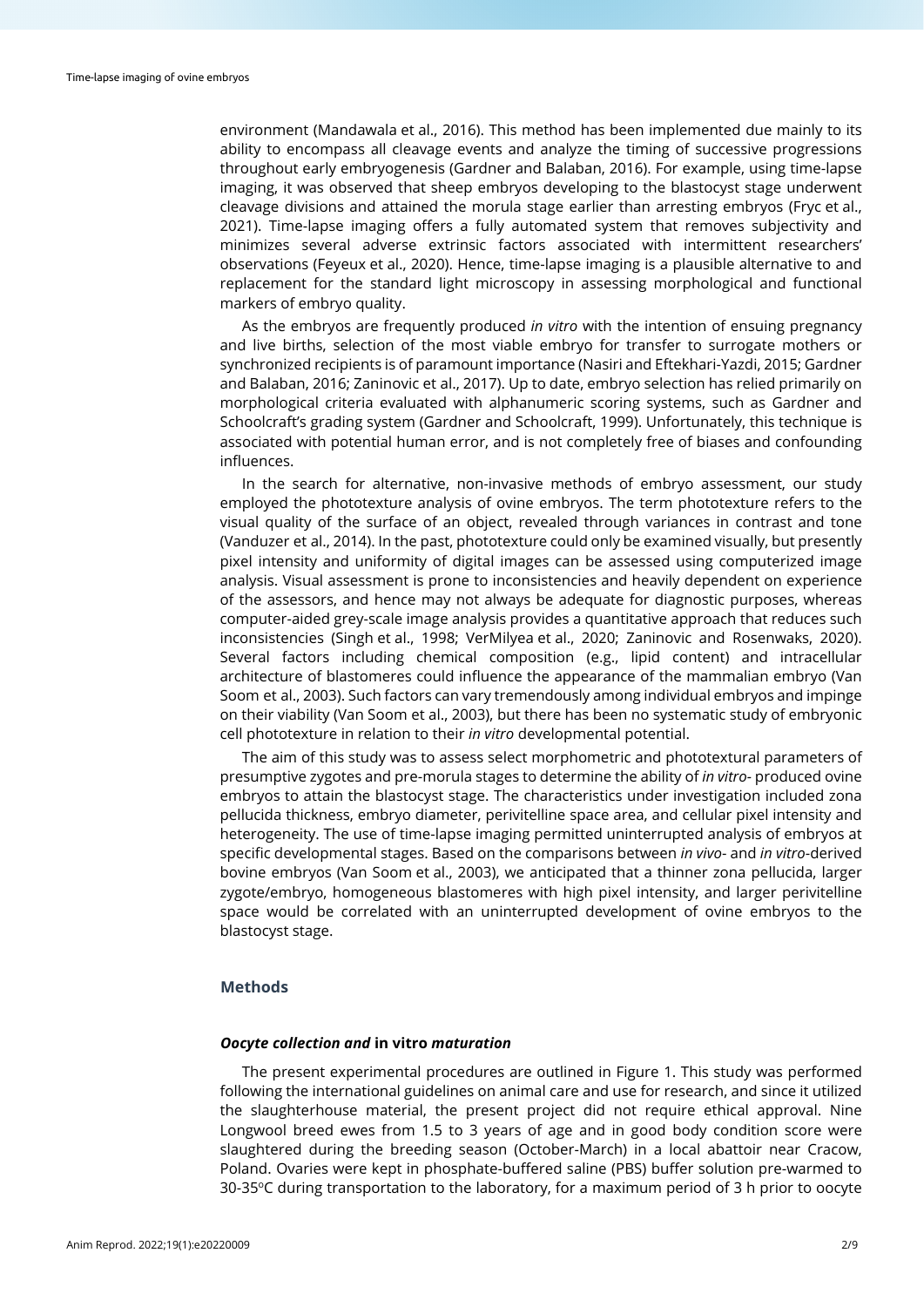collection. All chemicals were purchased from the Sigma-Aldrich (Merck KGaA, Darmstadt, Germany) unless otherwise stated. Cumulus oocyte complexes (COCs) were retrieved from scarified ovaries that had been pre-washed in fresh PBS at 37°C. Oocytes with a minimum of four layers of surrounding granulosa cells were selected for *in vitro* maturation (IVM) performed for 24 h in media containing TCM 199 with Earle's Salt, 10% FBS, 5 µg/ml of ovine luteinizing hormone (0.1 IU/ml), 5 µg/ml of ovine follicle-stimulating hormone (0.1 IU/ml), and 1 μg/ml AAS (antibiotic/antimycotic solution containing penicillin and streptomycin) at 5% CO<sub>2</sub> and 100% humidity at 38°C.



**Figure 1.** An overview of sheep embryo culture procedures as well as morphological and phototexture analyses.

#### **In vitro** *fertilization and embryo culture*

A mixture containing 10 µl of fresh ram semen collected from the three rams of Polska Owca Pogórza breed with previously confirmed fertility and 1 ml of Sperm Air medium (Gynemed, Lensahn, Germany) was centrifuged at 2500 rpm for 7 min. The resulting supernatant was combined with another 1 ml of Fresh Sperm Air medium. Semen was then incubated at 38 $\degree$ C for 30-40 min under atmospheric conditions of 5% CO<sub>2</sub> to allow sperm capacitation, and capacitated spermatozoa were then subjected to the swim-up method (Jameel, 2008). COCs were co-incubated with  $1 \times 10^6$  sperm/ml for 19 h in Cult medium (Gynemed, Lensahn, Germany), and atmosphere of 5% CO<sub>2</sub> in humidified air at 38°C. Following *in vitro* fertilization (IVF), presumptive zygotes were randomly transferred to 50-µl drops of Cult medium (Gynemed, Lensahn, Germany) in 16-well dishes under mineral oil (Gynemed, Lensahn, Germany) according to the procedure described by Kochan et al. (2022). Presumptive zygotes and developing embryos were left undisturbed for 8 days, except briefly every 48 h to change 30 µl of culture media.

#### **Time-lapse imaging, morphometric and phototextural data collection**

Primo Vision time-lapse system (EAVO+; Vitrolife, Göteburg, Sweden) was used to monitor embryonic development by taking digital images every 10 min for 8 days post-fertilization. Digital images of ovine embryos (Figure 2) at critical developmental time points (i.e.,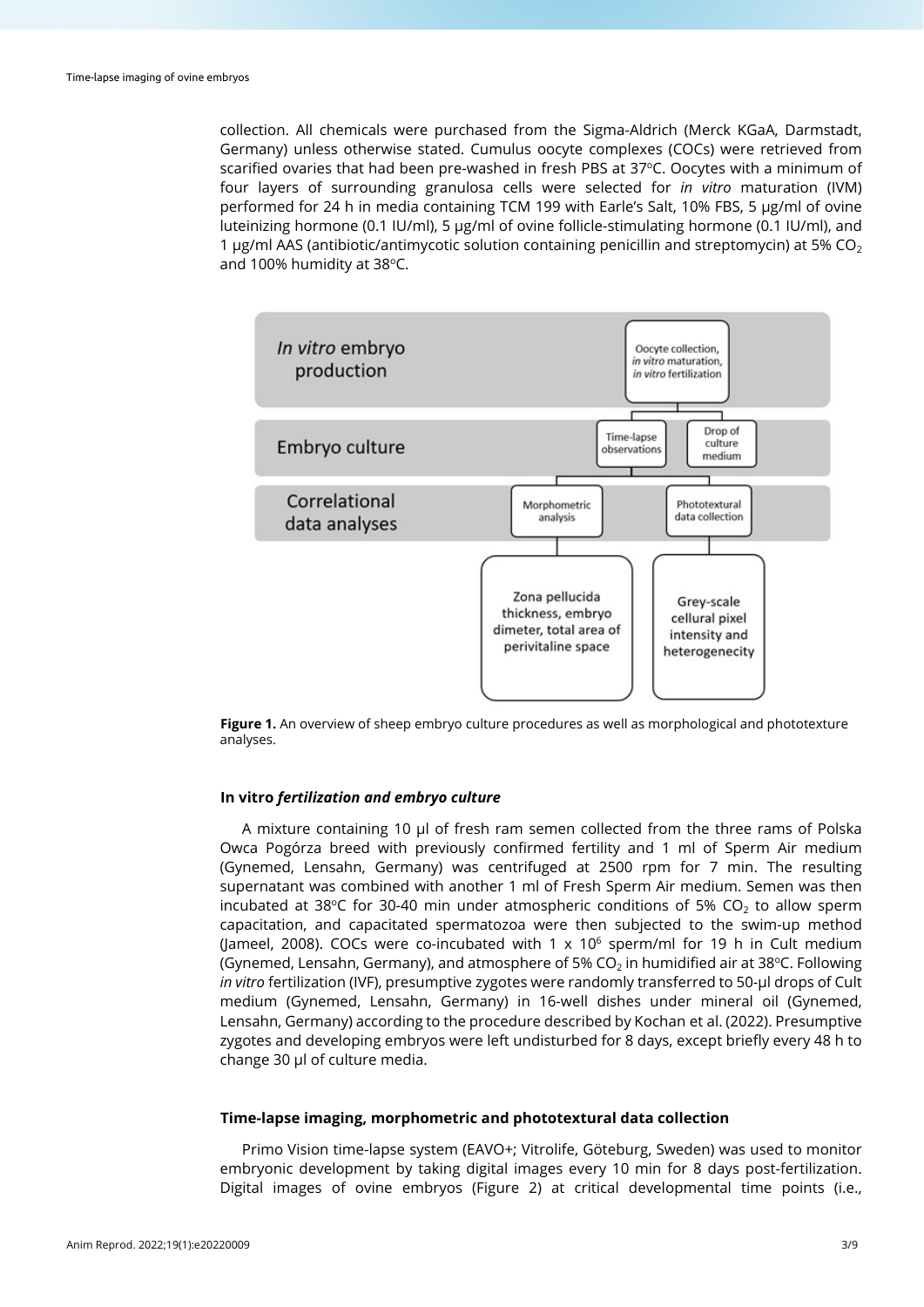presumptive zygotes, t(0); first cleavage, t(2) or t(3); second cleavage, t(4) or t(6); third cleavage, t(7) or t(8); and morula stage, t(M)) were saved.



**Figure 2.** Digital images of ovine embryonic development from presumptive zygote to blastocyst captured by time-lapse imaging system. (A) presumptive zygote, t(0); (B) two-cell embryo, t(2); (C) fourcell embryo, t(4); (D) eight-cell embryo, t(8); (E) morula, t(M); and (F) blastocyst.

The following morphometric attributes of presumptive zygotes and dividing embryos were measured using Image-Pro®Plus ver. 7.0 analytical software (Media Cybernetics Inc., Rockville, MD, USA): thickness of the zona pellucida, embryo diameter, and total area of the perivitelline space (Figure 3). The diameter of the well was computed as a control or reference point to calculate embryo dimensions. Pixel values were converted to SI units (i.e., μm) based on the magnification of the time-lapse imager (i.e., 100x) and the diameter of the exposure area (i.e., 2.5 mm). Each measurement in pixels (z) was divided by the control measurement (c), and then multiplied by the magnification and exposure area to yield a value in SI units (y). The following equation was used:

$$
Y = \left[\frac{z}{c}\right] \times 100 \times 2.5\tag{1}
$$

Cellular pixel intensity (CPI; Figure 3) values were normalized to account for variations in the limits of the scale from 0 to 255 (representing absolute black and absolute white pixels, respectively), using the following equation (Singh et al., 1998):

$$
NCPI = \left[ \text{CPI} - \text{xmin} \right] \times \left[ \frac{255}{\text{xmax} - \text{xmin}} \right] \left[ \text{CPI} - \text{xmin} \right] \times \left[ \frac{255}{\text{xmax} - \text{xmin}} \right] \tag{2}
$$

with the lowest pixel value (*xmin*) and the highest pixel value (*xmax*) recorded in each grey-scale digital image; (NCPI), normalized cell pixel intensity.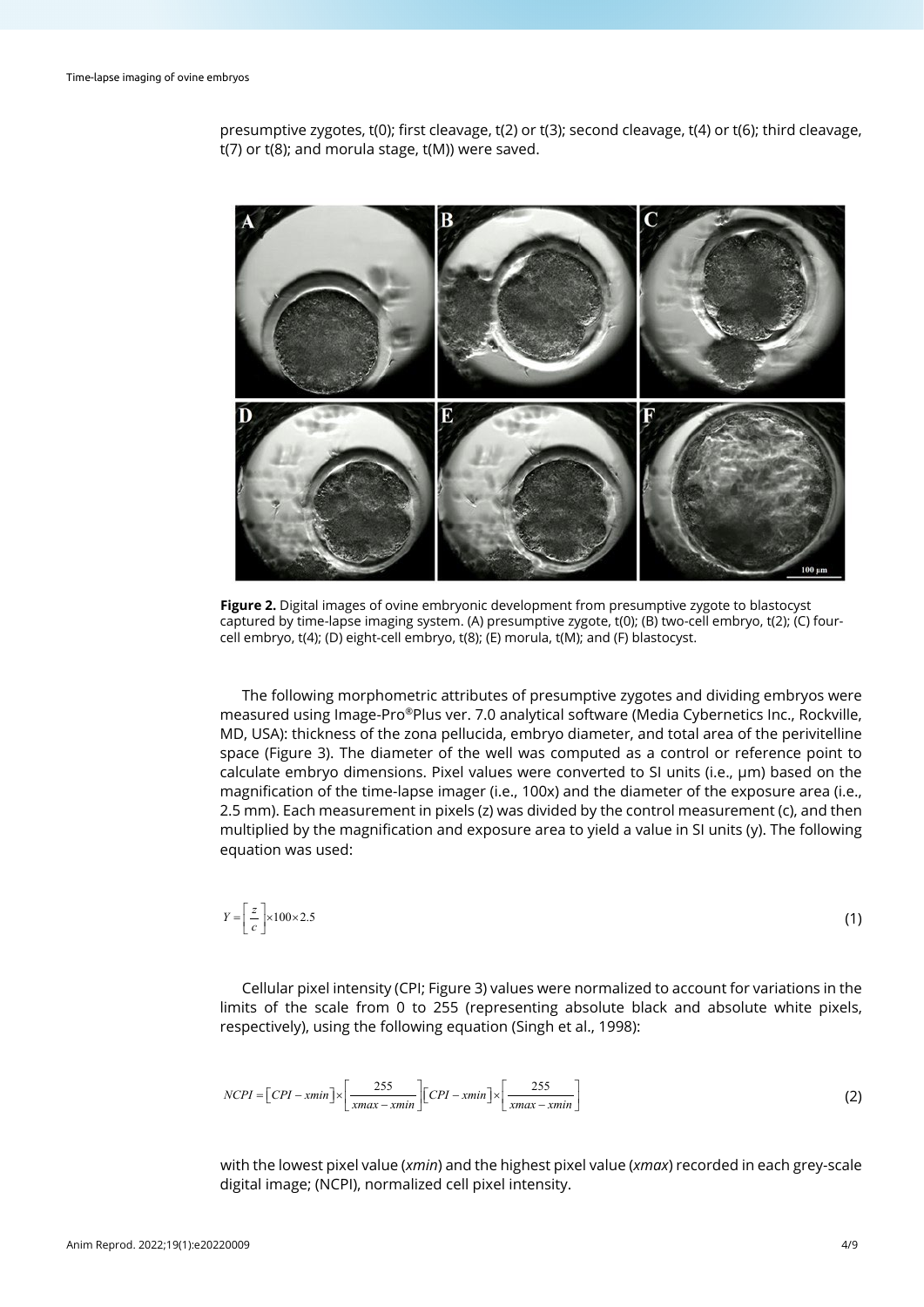

**Figure 3.** Digital images of ovine embryos assessed using Image-Pro® Plus analytical software. (A) Raw morphometric data, computed in pixels, of a four-cell embryo. Six randomly selected points on the zona pellucida, one measurement of the diameter of the embryo, and one measurement of the diameter of the field of view; (B) and (C) polygonal tool used for phototexture analyses of a presumptive zygote and a fourcell embryo, respectively.

# **Statistical analyses**

One-way analysis of variance (ANOVA) was done using (SigmaPlot®11.0; Systat Software Inc., San Jose, CA, USA) for all variables/embryonic fates at the presumptive zygote stage, t(0), and the differences between future arresting and non-arresting embryos after first cleavage, at t(2) or t(3), and second cleavage, t(4) or t(6), were analyzed by Student *t*-test. Pairwise comparisons by the Holm-Sidak method were conducted if the ANOVA indicated significance (P<0.05) for between-group variances. All results are expressed as mean±standard error of the mean (SEM) unless otherwise indicated.

# **Results**

#### *Assessment of* **in vitro***-derived ovine embryos*

Eighty-eight oocytes of excellent and good quality were obtained from 9 slaughtered ewes in 3 independent replicates (Table 1). Thirty-seven presumptive zygotes were randomly selected for timelapse observations. The remaining presumptive zygotes (n=51) were cultured in drops of Cult medium under mineral oil out of which 43 underwent the first cleavage division (cleavage rate of 84.3%) and 13 developed to blastocyst stage (blastocyst formation rate of 30.2%). Out of 37 embryos used for time-lapse imaging, five did not divide (cleavage rate of 86.5%), nine developed to the 2-cell stage, two to the 3-cell stage, eight to the 4-cell stage, one to the 5-cell stage, two to the 6-cell stage, four to the 7-cell stage, and six to the blastocyst stage (blastulation rate of 21.9%). No arrest occurred from the 8 cell stage to the blastocyst of the ovine embryos studied (Table 1).

**Table 1.** Numbers of ovine embryos monitored with time-lapse imaging technology and organized by study replicates/donor ewes and developmental fate.

|                  | Number of<br>ewes | Total no. of<br>embryos | <b>Developmental fate of embryos</b> |                             |                    |  |
|------------------|-------------------|-------------------------|--------------------------------------|-----------------------------|--------------------|--|
| <b>Replicate</b> |                   |                         | Non-<br>dividing                     | Cleavage-stage<br>arresting | <b>Blastocysts</b> |  |
|                  |                   |                         |                                      |                             |                    |  |
|                  |                   |                         |                                      |                             |                    |  |
|                  |                   |                         |                                      |                             |                    |  |
| cotal            |                   |                         |                                      |                             |                    |  |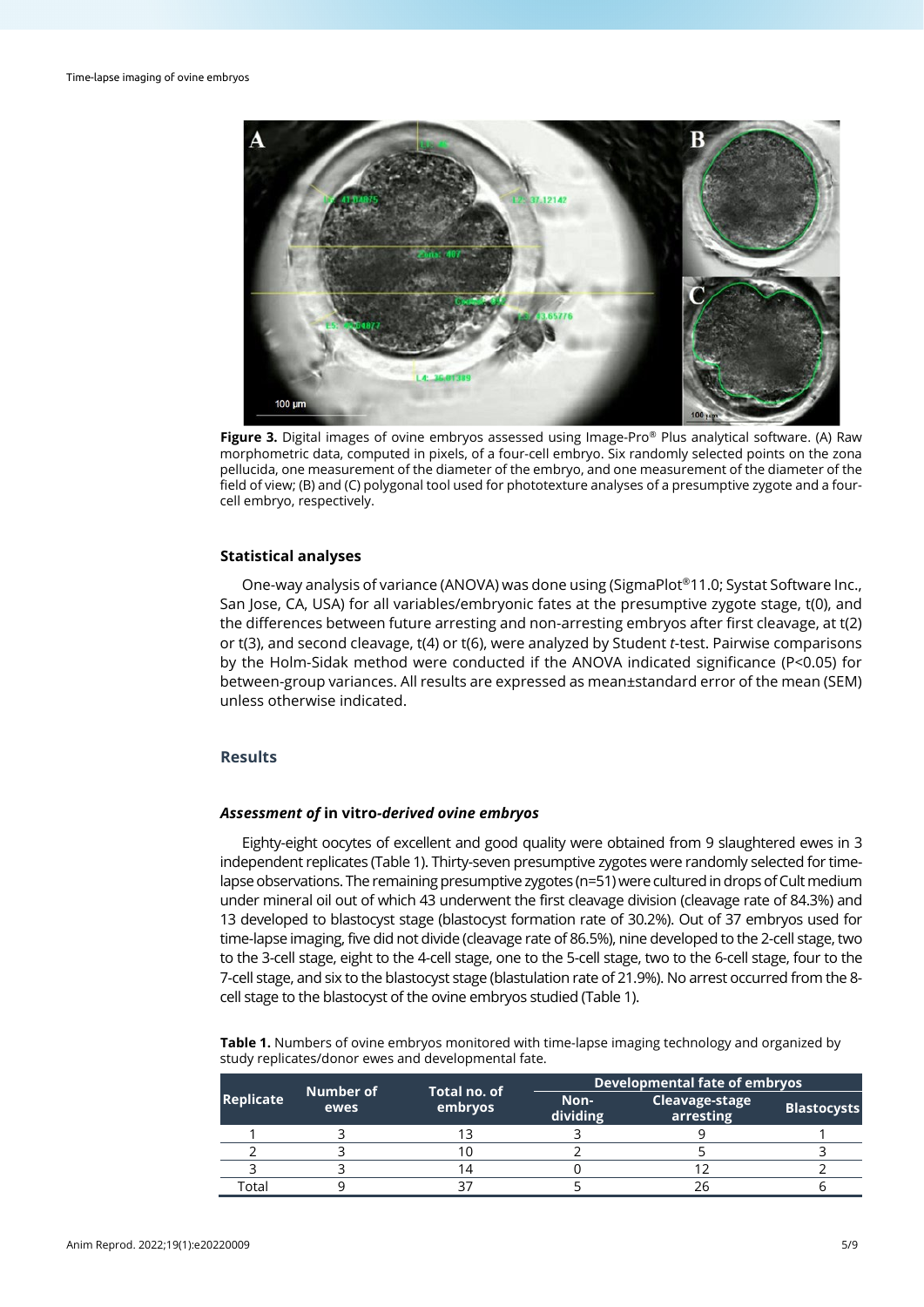# **Morphometric and phototextural analyses**

Total perivitelline space area that was greater (P<0.05) for non-dividing zygotes compared with that of future blastocysts at t(0) (4040±1850 vs. 857±262 µm<sup>2</sup>, respectively; Table 2). At any stage (t(0), t(2) or t(3) and t(4) or t(6)), none of the other attributes analyzed in this experiment varied between the presumptive ovine zygotes or early embryos of different developmental success (P>0.05).

**Table 2.** Summary of morphometric and phototextural attributes of the developing ovine embryos evaluated at three different time points or developmental stages: presumptive zygotes: t(0); first cleavage:  $t(2)$  or  $t(3)$ ; and second cleavage:  $t(4)$  or  $t(6)$ ;  $*P<0.05$ .

| <b>Embryo</b><br>categories/Variables | Zona pellucida<br>thickness (µm) | <b>Embryo</b><br>diameter<br>$(\mu m)$ | <b>Perivitelline</b><br>space area<br>$(\mu m^2)$ | <b>Cellular</b><br>pixel<br>intensity<br>$(0-255)$ | <b>Cellular pixel</b><br>heterogeneity<br>$(0-255)$ |
|---------------------------------------|----------------------------------|----------------------------------------|---------------------------------------------------|----------------------------------------------------|-----------------------------------------------------|
|                                       |                                  |                                        | <b>Presumptive</b><br>zygotes                     |                                                    |                                                     |
| Non-dividing $(n=5)$                  | $14.3 \pm 1.0$                   | 161.8±3.9                              | 4040±1850*                                        | $68.6 \pm 2.7$                                     | $30.7 \pm 1.4$                                      |
| Blastocysts (n=6)                     | $13.6 \pm 0.6$                   | $152.9 \pm 2.9$                        | $857 \pm 262$ *                                   | $73.7 \pm 2.5$                                     | $31.5 \pm 1.1$                                      |
| All arresting (n=26)                  | $13.5 \pm 0.3$                   | $154.4 \pm 1.4$                        | 2139±356                                          | $76.7 \pm 2.5$                                     | $32.0 \pm 1.1$                                      |
|                                       |                                  |                                        | First cleavage                                    |                                                    |                                                     |
| Blastocyst (n=6)                      | $12.6 \pm 1.1$                   | $152.9 \pm 2.5$                        | 1443±256                                          | $74.5 \pm 2.5$                                     | $30.3 \pm 1.6$                                      |
| All arresting (n=26)                  | $13.5 \pm 0.4$                   | $156.8 \pm 2.0$                        | 2504±299                                          | $75.1 \pm 2.5$                                     | $32.8 \pm 1.7$                                      |
|                                       |                                  |                                        | Second                                            |                                                    |                                                     |
|                                       |                                  |                                        | cleavage                                          |                                                    |                                                     |
| Blastocyst (n=6)                      | $12.8 \pm 0.7$                   | $150.9 \pm 3.1$                        | 1731±206                                          | $72.5 \pm 3.6$                                     | $30.0 \pm 1.4$                                      |
| Arresting at $t(4-7)$ (n=15)          | $13.4 \pm 0.5$                   | 152.0±2.0                              | 2096±449                                          | $72.1 \pm 5.0$                                     | $31.8 + 1.5$                                        |

# **Discussion**

In this study, we confirmed the utility of using time-lapse imaging technology to monitor the development of ovine embryos from fertilization to the blastocyst stage. Frequent acquisition of images allowed us to create data base for further exploration of the factors that can influence ovine embryogenesis *in vitro*. Previous literature has demonstrated that most mammalian embryos will have arrested by the morula stage because of asymmetry. Following this critical time point, embryos are considerably more tolerant to abnormal cleavage events (Cruz et al., 2012; Lagalla et al., 2017; Kij-Mitka et al., 2019, 2020). Notably, in the current study, the development past the 7-cell stage consistently led to ovine blastocyst formation. This agrees with a study by Burruel et al. (2014) who demonstrated that most human embryos arrested by the 8-cell stage of development. Consequently, the current study analyzed morphometric and phototextural attributes up to the second cleavage stage, t(4) or t(6), and measurements were not analyzed following the later stages due to the fact that no morphological indicators of blastocyst forming ability/embryonic arrest would be detected at or after t(7).

In conjunction with time-lapse imaging, Image-Pro® Plus software served as a useful tool for quantitative, morphological assessment of various attributes captured in the digital images. Overall, the interpretation of the present findings suggests that a majority of morphometric and phototextural attributes of presumptive zygotes and early embryos are poor predictors of the developmental potential of ovine embryos. Zona pellucida thickness, diameter of the embryo, and cellular phototexture did not vary significantly between embryos with different developmental fates. However, a larger perivitelline space was found in non-dividing ovine embryos compared to future blastocysts assessed at the presumptive zygote stage; the difference was significant despite the low number of presumptive zygotes assessed and high variability in perivitelline space observed in non-dividing embryos at t(0).

The exact mechanism and implications of perivitelline space organization for embryo development remain unknown. In earlier studies using porcine and mouse oocytes, the perivitelline space was reported to be significantly larger in ovulated oocytes than in oocytes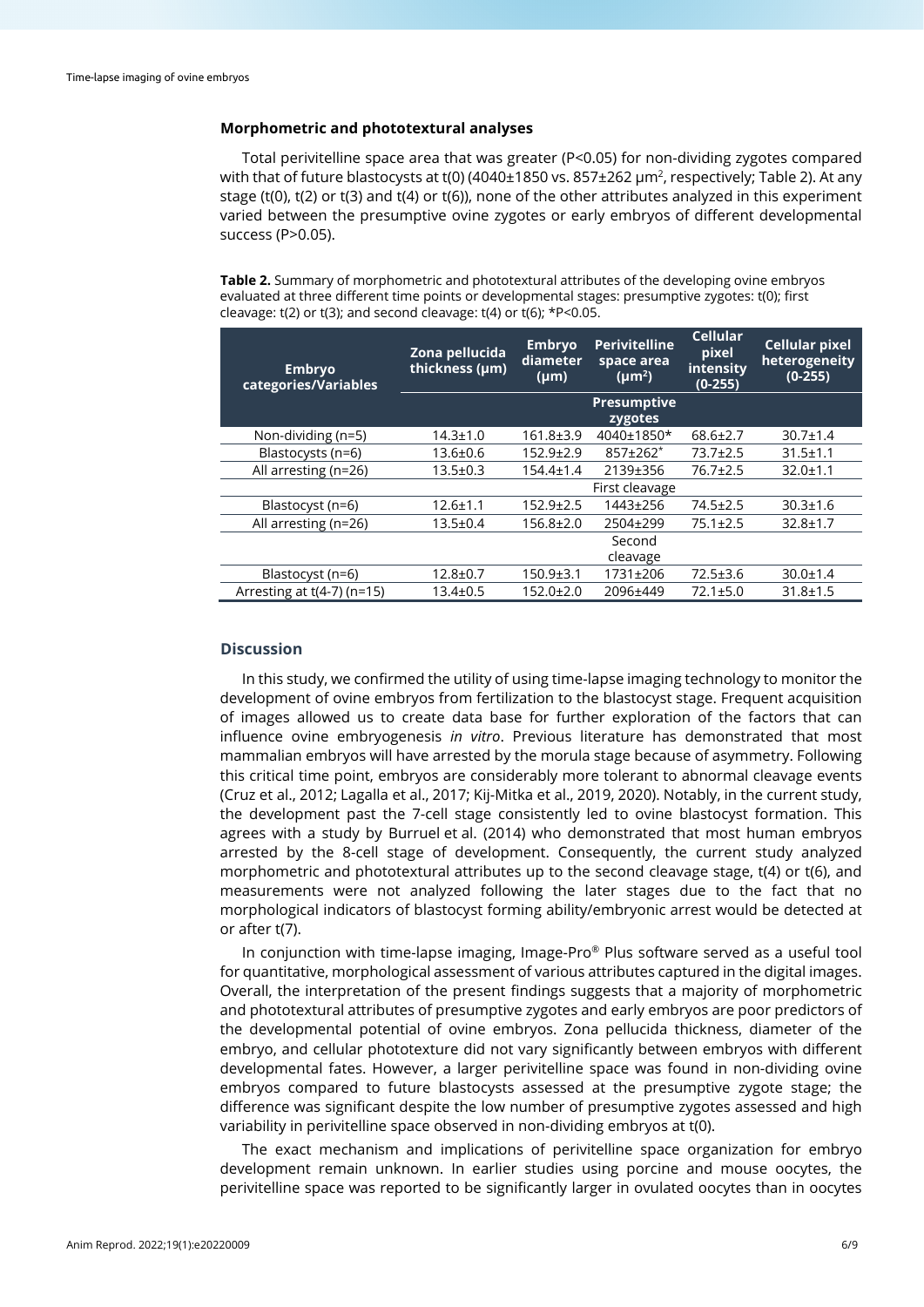cultured *in vitro* (Wang et al., 1998; Ueno and Niimura, 2008). A study of rabbit and hamster oocytes suggested that the smaller size of the perivitelline space was closely related to the incidence of polyspermy (Yoshida and Niimura, 2010). Alternatively, in a study of human oocytes, a large perivitelline space was found to be one of the most significant factors associated with lower fertilization rates (Rienzi et al., 2005). Culture media composition may also influence the size of the perivitelline space. Glucuronic acid and N-acetyl-D-glucosamine supplementation during *in vitro* maturation of porcine oocytes has been shown to increase the size of the perivitelline space, which was associated with a decrease in the percentage of polyspermic zygotes (Current and Whitaker, 2020).

Variations in the amount and distribution of lipid content in oocytes across various mammalian species (i.e., sheep, pigs, cows, humans, and mice) have been indicators of their developmental competence *in vitro* (Dunning et al., 2014; Aizawa et al., 2019). Quantifying lipid content remains an important indicator of suboptimal culture conditions and hence a predictor of embryo fate and developmental potential. As previously demonstrated by Jeong et al. (2009), oocyte color, as a measure of lipid content, can be predictive of embryo developmental potential. Kochan et al. (2021a, b) have shown that oocytes with light cytoplasm were significantly smaller than oocytes with dark cytoplasm in adult and prepubertal cats. Low light permeation of oocytes reflects their high lipid content (Jeong et al., 2009). Therefore, we stipulated that measurements of phototextural attributes of embryonic cells would reflect embryonic lipid content. Unfortunately, our observations did not support the null hypothesis that photometric characteristics of presumptive ovine zygotes and/or developing embryos would differ among embryos varying in their developmental potential.

## **Conclusion**

In summary, the current pilot study has provided precedence for morphological assessment of ovine presumptive zygotes and early embryos as prospective biomarkers of their ability to reach the blastocyst stage. Specifically, our present results posit that automated measurement of perivitelline space area immediately post-fertilization may be a useful method of selecting future viable ovine blastocysts. Non-invasiveness and simplicity of such an approach are extremely appealing and cost effective both in clinical practice and agri-business.

# **Acknowledgements**

The results reported in this article have been disseminated, in a preliminary form, at the virtual meeting of the International Embryo Technology Society (IETS), 18-21 January 2021, abstract #46 (https://www.publish.csiro.au/RD/RDv33n2Ab46).

#### **References**

- Aizawa R, Ibayashi M. Tatsumi T, Yamamoto A, Kokubo T, Miyasaka N, Sato K, Ikeda S, Minami N., Tsukamoto S. Synthesis and maintenance of lipid droplets are essential for mouse preimplantation embryonic development. Development. 2019;146(22):dev181925. [https://doi.org/10.1242/dev.181925.](https://doi.org/10.1242/dev.181925)
- Burruel V, Klooster K, Barker CM, Pera RR, Meyers S. Abnormal early cleavage events predict early embryo demise: sperm oxidative stress and early abnormal cleavage. Sci Rep. 2014;4(1):6598. [http://dx.doi.org/10.1038/srep06598.](https://doi.org/10.1038/srep06598) [PMid:25307782.](https://www.ncbi.nlm.nih.gov/entrez/query.fcgi?cmd=Retrieve&db=PubMed&list_uids=25307782&dopt=Abstract)
- Cruz M, Garrido N, Herrero J, Pérez-Cano I, Muñoz M, Meseguer M. Timing of cell division in human cleavage-stage embryos is linked with blastocyst formation and quality. Reprod Biomed Online. 2012;25(4):371-81. [http://dx.doi.org/10.1016/j.rbmo.2012.06.017.](https://doi.org/10.1016/j.rbmo.2012.06.017) [PMid:22877944.](https://www.ncbi.nlm.nih.gov/entrez/query.fcgi?cmd=Retrieve&db=PubMed&list_uids=22877944&dopt=Abstract)
- Current JZ, Whitaker BD. Effects of glucuronic acid and N-acetyl-D-glucosamine supplementation on the perivitelline space during the IVM of pig oocytes. Reprod Fertil Dev. 2020;32(10):941-7. [http://dx.doi.org/10.1071/RD20109.](https://doi.org/10.1071/RD20109) [PMid:32586424.](https://www.ncbi.nlm.nih.gov/entrez/query.fcgi?cmd=Retrieve&db=PubMed&list_uids=32586424&dopt=Abstract)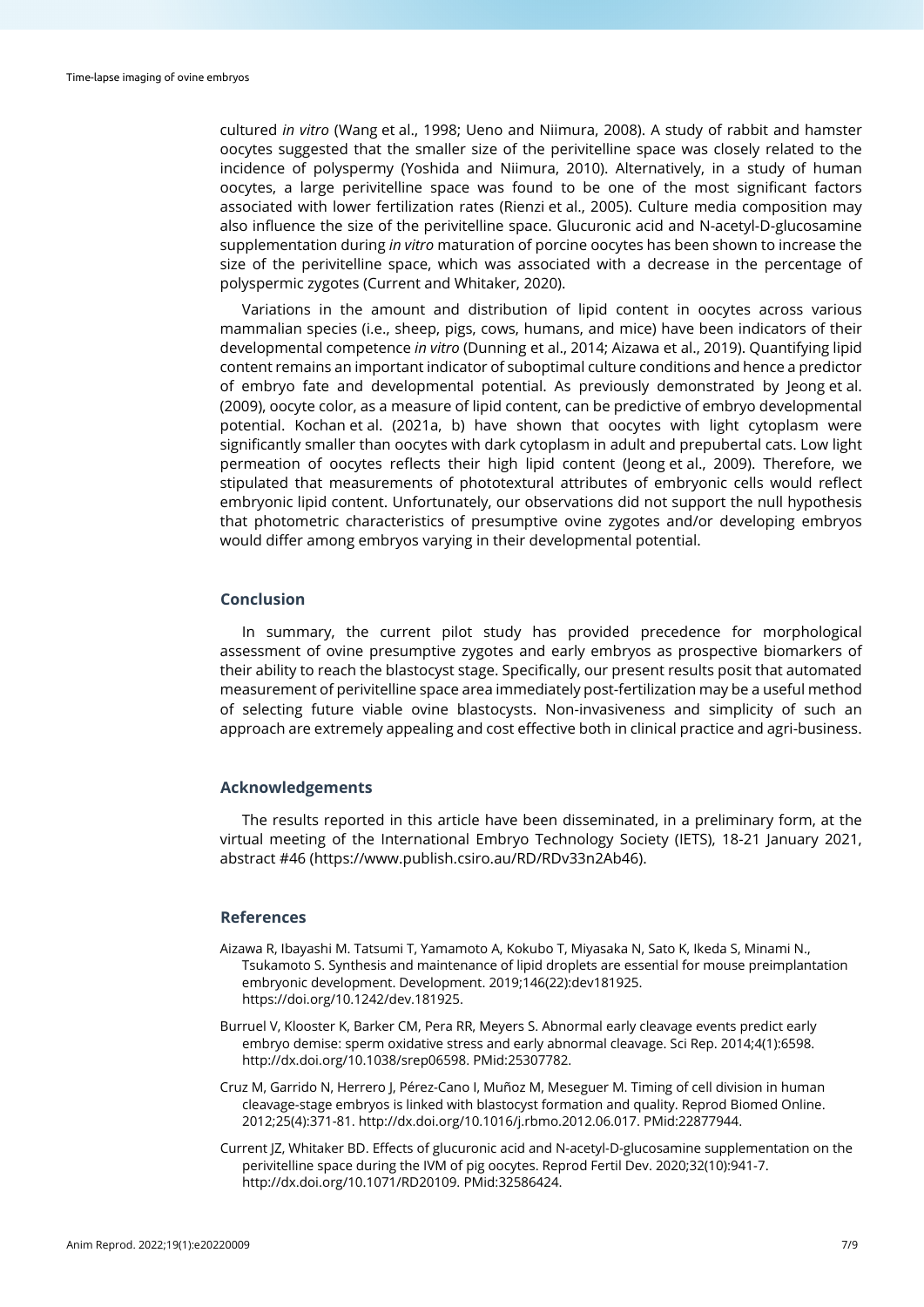- Dunning KR, Russell DL, Robker RL. Lipids and oocyte developmental competence: the role of fatty acids and β-oxidation. Reproduction. 2014;148(1):R15-27[. http://dx.doi.org/10.1530/REP-13-0251](https://doi.org/10.1530/REP-13-0251)[.](https://www.ncbi.nlm.nih.gov/entrez/query.fcgi?cmd=Retrieve&db=PubMed&list_uids=24760880&dopt=Abstract) [PMid:24760880.](https://www.ncbi.nlm.nih.gov/entrez/query.fcgi?cmd=Retrieve&db=PubMed&list_uids=24760880&dopt=Abstract)
- Feyeux M, Reignier A, Mocaer M, Lammers J, Meistermann D, Barrière P, Paul-Gilloteaux P, David L, Fréour T. Development of automated annotation software for human embryo morphokinetics. Hum Reprod. 2020;35(3):557-64[. http://dx.doi.org/10.1093/humrep/deaa001.](https://doi.org/10.1093/humrep/deaa001) [PMid:32163566.](https://www.ncbi.nlm.nih.gov/entrez/query.fcgi?cmd=Retrieve&db=PubMed&list_uids=32163566&dopt=Abstract)
- Fryc K, Nowak A, Kij B, Kochan J, Bartlewski PM, Murawski M. Timing of cleavage divisions determined with time-lapse imaging is linked to blastocyst formation rates and quality of in vitro-produced ovine embryos. Theriogenology. 2021;159:147-52[. http://dx.doi.org/10.1016/j.theriogenology.2020.10.031.](https://doi.org/10.1016/j.theriogenology.2020.10.031) [PMid:33157452.](https://www.ncbi.nlm.nih.gov/entrez/query.fcgi?cmd=Retrieve&db=PubMed&list_uids=33157452&dopt=Abstract)
- Gardner DK, Balaban B. Assessment of human embryo development using morphological criteria in an era of time-lapse, algorithms and "OMICS": is looking good still important? Mol Hum Reprod. 2016;22(10):704-18. [http://dx.doi.org/10.1093/molehr/gaw057.](https://doi.org/10.1093/molehr/gaw057) [PMid:27578774.](https://www.ncbi.nlm.nih.gov/entrez/query.fcgi?cmd=Retrieve&db=PubMed&list_uids=27578774&dopt=Abstract)
- Gardner DK, Schoolcraft WB. In vitro culture of human blastocyst. In: Jansen R, Mortimer D, editors. Towards reproductive certainty: fertility and genetics beyond. UK: Parthenon Publishing Carnforth; 1999.
- Jameel T. Sperm swim-up: a simple and effective technique of semen processing for intrauterine insemination. J Pak Med Assoc. 2008;58(2):71-4. [PMid:18333524.](https://www.ncbi.nlm.nih.gov/entrez/query.fcgi?cmd=Retrieve&db=PubMed&list_uids=18333524&dopt=Abstract)
- Jeong WJ, Cho SJ, Lee HS, Deb GK, Lee YS, Kwon TH, Kong IK. Effect of cytoplasmic lipid content on in vitro developmental efficiency of bovine IVP embryos. Theriogenology. 2009;72(4):584-9. [http://dx.doi.org/10.1016/j.theriogenology.2009.04.015.](https://doi.org/10.1016/j.theriogenology.2009.04.015) [PMid:19501898.](https://www.ncbi.nlm.nih.gov/entrez/query.fcgi?cmd=Retrieve&db=PubMed&list_uids=19501898&dopt=Abstract)
- Kij-Mitka B, Kochan J, Nowak A, Niżański W, Prochowska S, Fryc K, Bugno-Poniewierska M. Using time lapse monitoring for determination of morphological defect frequency in feline embryos after in Vitro Fertilization (IVF). Animals (Basel). 2019;10(1):1-7. [PMid:31861394.](https://www.ncbi.nlm.nih.gov/entrez/query.fcgi?cmd=Retrieve&db=PubMed&list_uids=31861394&dopt=Abstract)
- Kij-Mitka B, Kochan J, Fryc K, Niżański W, Prochowska S, Gabryś J, Nowak A, Bugno-Poniewierska M. The frequency of collapse as a predictor of feline blastocyst quality. Theriogenology. 2020;157:372-7. [http://dx.doi.org/10.1016/j.theriogenology.2020.08.008.](https://doi.org/10.1016/j.theriogenology.2020.08.008) [PMid:32862048.](https://www.ncbi.nlm.nih.gov/entrez/query.fcgi?cmd=Retrieve&db=PubMed&list_uids=32862048&dopt=Abstract)
- Kochan J, Nowak A, Kij B, Prochowska S, Niżański W. Analysis of morphokinetic parameters of feline embryos using a time-lapse system. Animals (Basel). 2021a;11(3):748. [http://dx.doi.org/10.3390/ani11030748.](https://doi.org/10.3390/ani11030748) [PMid:33803248.](https://www.ncbi.nlm.nih.gov/entrez/query.fcgi?cmd=Retrieve&db=PubMed&list_uids=33803248&dopt=Abstract)
- Kochan J, Nowak A, Młodawska W, Prochowska S, Partyka A, Skotnicki J, Niżański W. Comparison of the morphology and developmental potential of oocytes obtained from prepubertal and adult domestic and wild cats. Animals (Basel). 2021b;11(1):20[. http://dx.doi.org/10.3390/ani11010020](https://doi.org/10.3390/ani11010020)[.](https://www.ncbi.nlm.nih.gov/entrez/query.fcgi?cmd=Retrieve&db=PubMed&list_uids=33374370&dopt=Abstract) [PMid:33374370.](https://www.ncbi.nlm.nih.gov/entrez/query.fcgi?cmd=Retrieve&db=PubMed&list_uids=33374370&dopt=Abstract)
- Kochan J, Nowak A, Kij-Mitka B, Fryc K, Prochowska S, Niżański W. A comparisonof in vitro culture systems for cat embryos. Theriogenology. 2022;179:149-54. [http://dx.doi.org/10.1016/j.theriogenology.2021.10.026.](https://doi.org/10.1016/j.theriogenology.2021.10.026) [PMid:34875537.](https://www.ncbi.nlm.nih.gov/entrez/query.fcgi?cmd=Retrieve&db=PubMed&list_uids=34875537&dopt=Abstract)
- Lagalla C, Tarozzi N, Sciajno R, Wells D, Di Santo M, Nadalini M, Distratis V, Borini A. Embryos with morphokinetic abnormalities may develop into euploid blastocysts. Reprod Biomed Online. 2017;34(2):137-46[. http://dx.doi.org/10.1016/j.rbmo.2016.11.008.](https://doi.org/10.1016/j.rbmo.2016.11.008) [PMid:27938863.](https://www.ncbi.nlm.nih.gov/entrez/query.fcgi?cmd=Retrieve&db=PubMed&list_uids=27938863&dopt=Abstract)
- Mandawala AA, Harvey SC, Roy TK, Fowler KE. Time lapse embryo imaging and morphokinetic profiling: towards a general characterisation of embryogenesis. Anim Reprod Sci. 2016;174:2-10. [http://dx.doi.org/10.1016/j.anireprosci.2016.09.015.](https://doi.org/10.1016/j.anireprosci.2016.09.015) [PMid:27720247.](https://www.ncbi.nlm.nih.gov/entrez/query.fcgi?cmd=Retrieve&db=PubMed&list_uids=27720247&dopt=Abstract)
- Nasiri N, Eftekhari-Yazdi P. An overview of the available methods for morphological scoring of preimplantation embryos in in vitro fertilization. Cell J. 2015;16(4):392-405. [PMid:25685730.](https://www.ncbi.nlm.nih.gov/entrez/query.fcgi?cmd=Retrieve&db=PubMed&list_uids=25685730&dopt=Abstract)
- Rienzi L, Ubaldi F, Iacobelli M, Romano S, Minasi MG, Ferrero S, Sapienza F, Baroni E, Greco E. Significance of morphological attributes of the early embryo. Reprod Biomed Online. 2005;10(5):669- 81[. http://dx.doi.org/10.1016/S1472-6483\(10\)61676-8.](https://doi.org/10.1016/S1472-6483(10)61676-8) [PMid:15949228.](https://www.ncbi.nlm.nih.gov/entrez/query.fcgi?cmd=Retrieve&db=PubMed&list_uids=15949228&dopt=Abstract)
- Singh J, Pierson RA, Adams GP. Ultrasound image attributes of bovine ovarian follicles and endocrine and functional correlates. J Reprod Fertil. 1998;112(1):19-29[. http://dx.doi.org/10.1530/jrf.0.1120019](https://doi.org/10.1530/jrf.0.1120019)[.](https://www.ncbi.nlm.nih.gov/entrez/query.fcgi?cmd=Retrieve&db=PubMed&list_uids=9538326&dopt=Abstract) [PMid:9538326.](https://www.ncbi.nlm.nih.gov/entrez/query.fcgi?cmd=Retrieve&db=PubMed&list_uids=9538326&dopt=Abstract)
- Ueno S, Niimura S. Size of perivitelline space and incidence of polyspermy in mouse oocytes matured in vivo and in vitro. J Mamm Ova Res. 2008;25(1):44-9. [http://dx.doi.org/10.1274/jmor.25.44.](https://doi.org/10.1274/jmor.25.44)
- Van Soom A, Mateusen B, Leroy J, de Kruif A. Assessment of mammalian embryo quality: what can we learn from embryo morphology? Reprod Biomed Online. 2003;7(6):664-70. [http://dx.doi.org/10.1016/S1472-6483\(10\)62089-5.](https://doi.org/10.1016/S1472-6483(10)62089-5) [PMid:14748965.](https://www.ncbi.nlm.nih.gov/entrez/query.fcgi?cmd=Retrieve&db=PubMed&list_uids=14748965&dopt=Abstract)